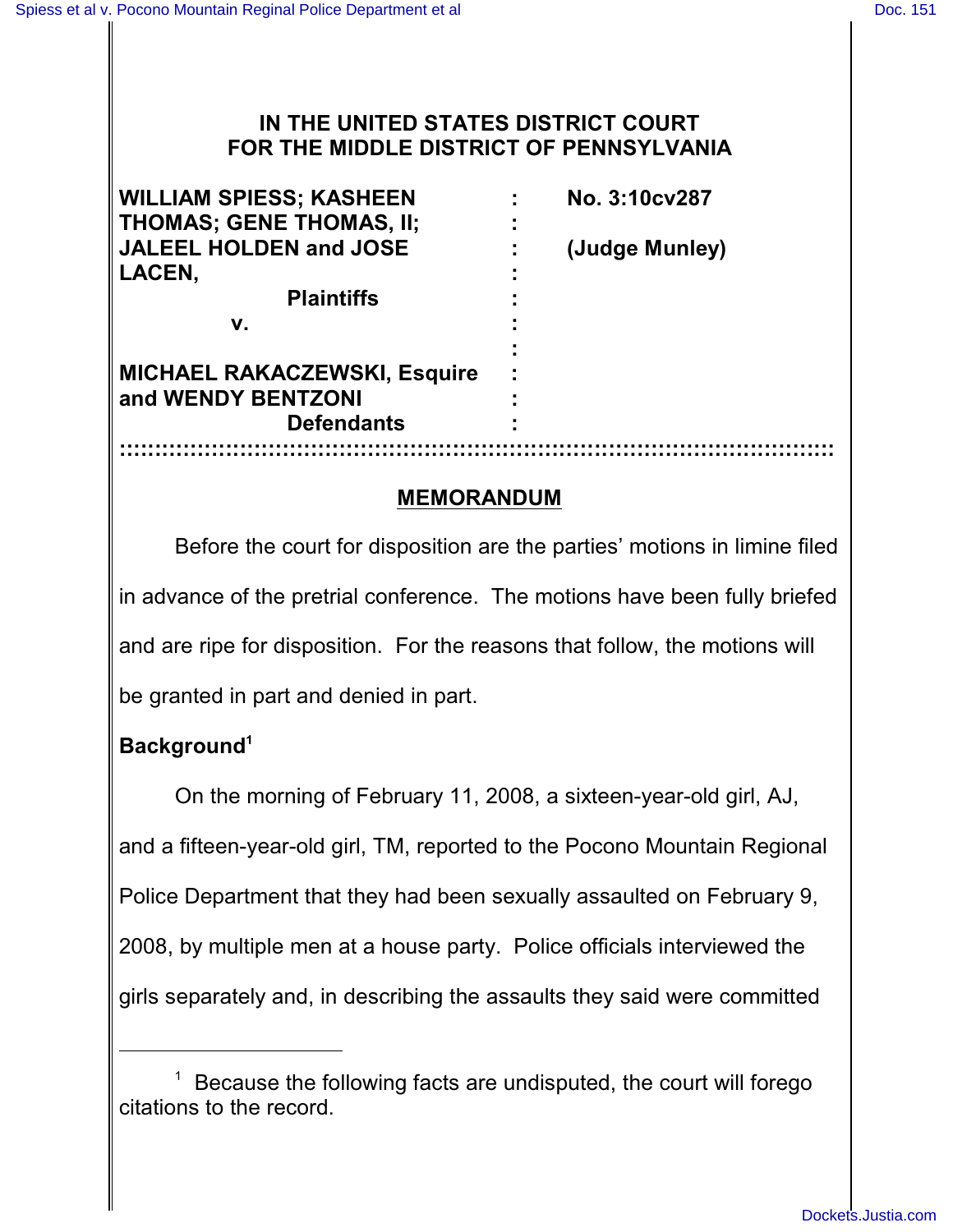by the plaintiffs–William Spiess, Kasheen Thomas, Gene Thomas, II, Jaleel Holden, and Jose Lacen–they provided different accounts of what happened. Although their accounts varied, it is undisputed that the girls attended a party, that the plaintiffs attended the party, and that sexual activity occurred.

After the girls' interviews, Detective Richard Luthcke of the Pocono Mountain Regional Police Department and Defendant Wendy Bentzoni, a detective for the Monroe County District Attorney's Office, took AJ to the Pegasus Child Advocacy Center in Carbondale, Pennsylvania. Dr. Andrea Taroli examined AJ and opined that AJ had been sexually assaulted. Luthcke then called his supervisor, Detective Chris Wagner, regarding the alleged assault and brought Wagner into the on-going investigation. Luthcke and Wagner spoke with AJ together, but failed to record the interview.

That evening, a group of detectives went to Spiess's residence, where Spiess's mother told the detectives that TM's family had spoken to her and her husband about the party. Spiess's mother provided the detectives a note in TM's handwriting stating that Spiess did not participate in the alleged assaults. Approximately two hours later, Spiess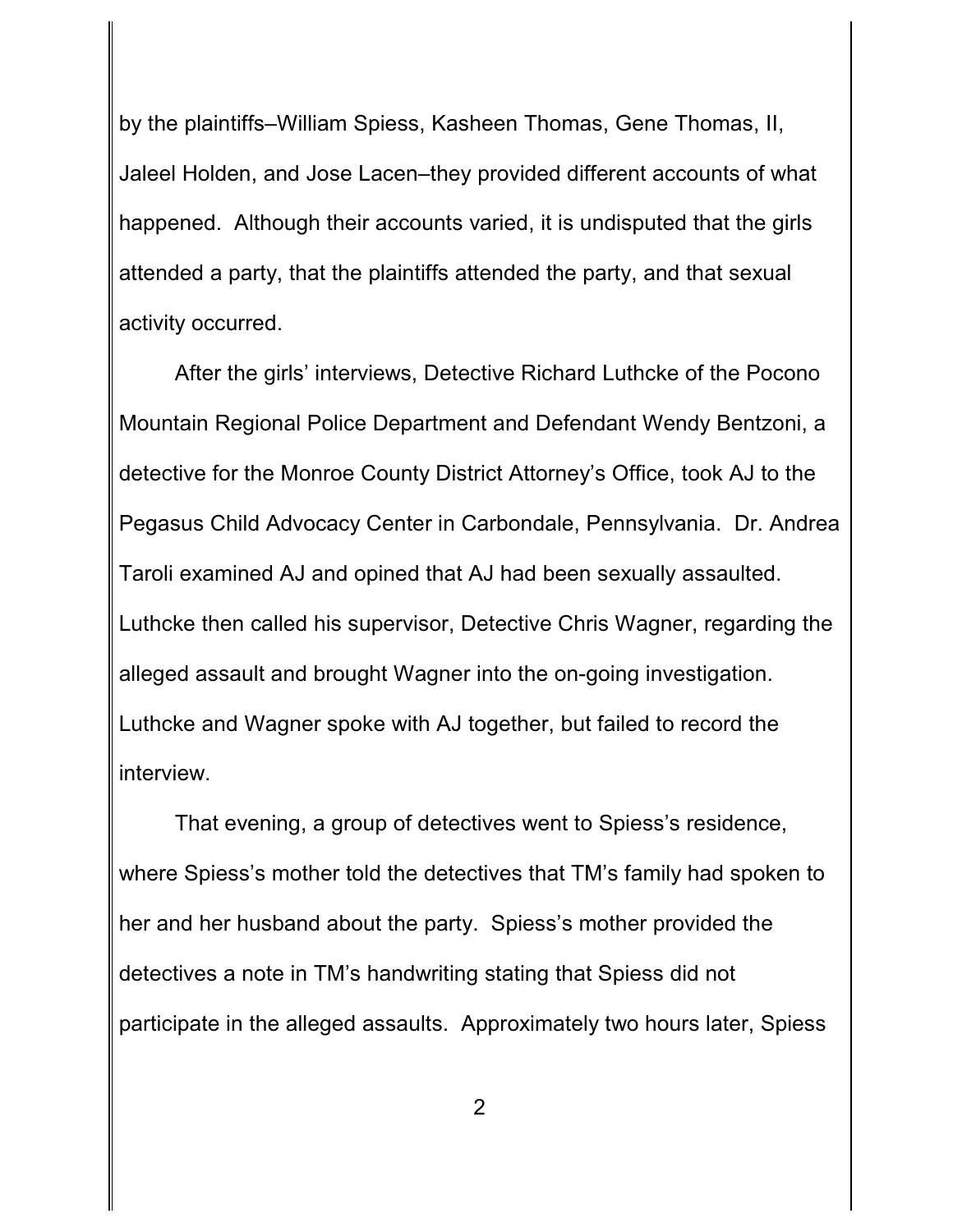voluntarily arrived at police headquarters, and Luthcke and another detective interviewed him. Luthcke then prepared search and arrest warrants for Lacen, at whose home the alleged assaults took place. Wagner reviewed the warrants and affidavits of probable cause and spoke with Defendant Rakaczewski, a Monroe County Assistant District Attorney, who approved the warrants. $2$  The warrants were then presented to a judge.

The judge granted the search and arrest warrants, and authorities executed a search at Lacen's home. They arrested him shortly before midnight on February 11, 2008. The remaining plaintiffs were variously arrested on February 25, 2008, and March 24, 2008. Authorities charged each plaintiff with multiple counts of rape. Three of the five plaintiffs were minors, but the police officials and Defendant Rakaczewski charged them as adults because AJ claimed plaintiffs used a knife during the assault.

A preliminary hearing was held on March 28, 2008, at which AJ and TM testified, and the plaintiffs were subsequently incarcerated for nearly a

 $2$  Rakaczewski served as the sexual assault prosecutor in the District Attorney's Office. Relevant here, in the spring of 2006 and October of 2007, AJ made allegations of sexual abuse against a family member, which the police determined to be unfounded but forwarded the case to Rakaczewski. Rakaczewski declined to prosecute based on the police's determination that the allegations were unfounded.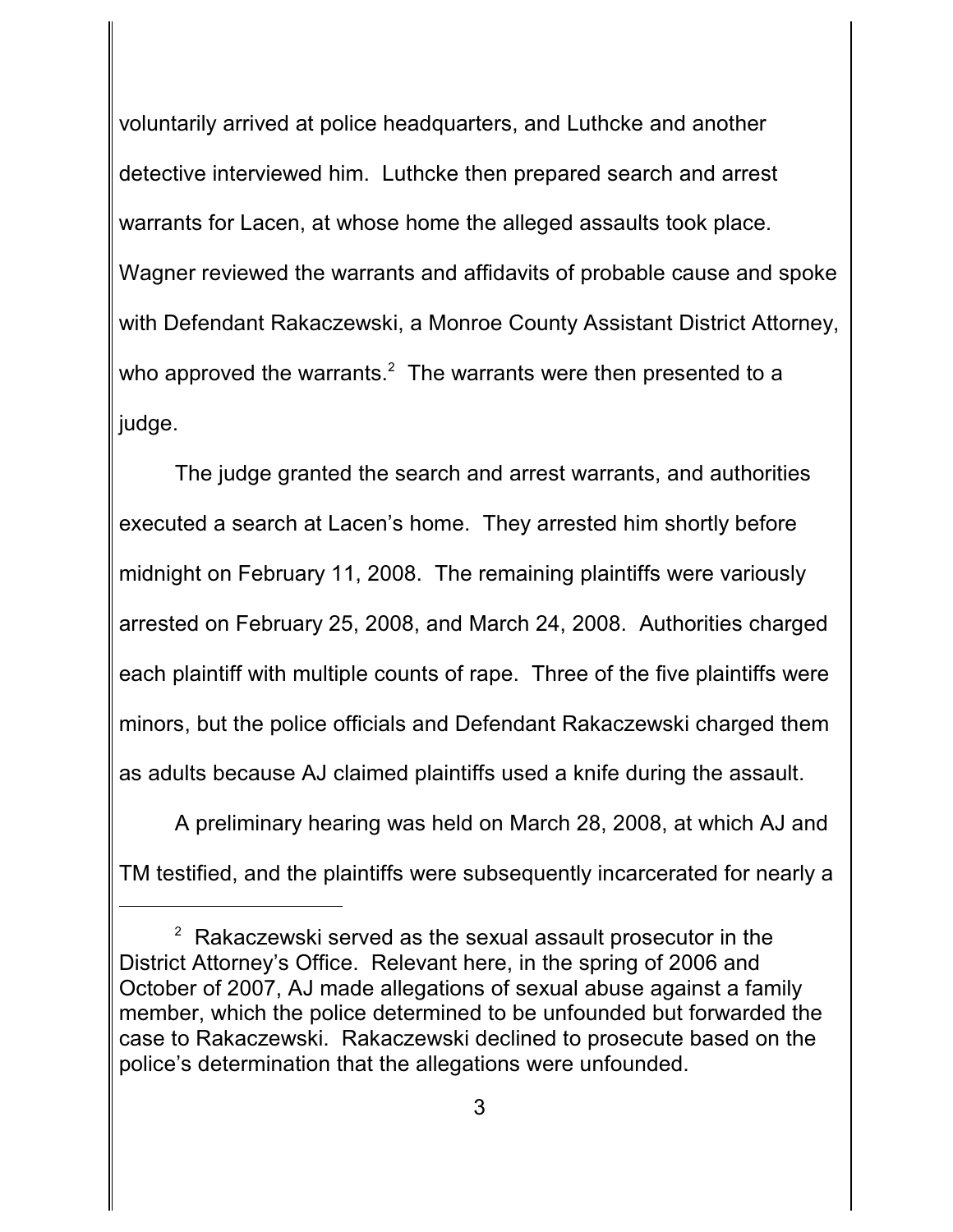year awaiting trial. In January 2009, however, the District Attorney's Office received a letter from AJ's school stating that she had confessed to giving false statements and testimony. The school's letter indicated that AJ said that the sexual activity had been consensual and that no knife was involved. When Rakaczewski and Luthcke interviewed AJ, she denied the school's allegation. During a second interview, however, AJ confessed to lying about three things: that Spiess assaulted her, the presence of alcohol at the party, and that a knife was involved in the assault. In February 2009, Rakaczewski filed a *nolle prosequi* petition with regard to the charges against all the plaintiffs and consented to the plaintiffs' subsequent expungement petitions.

Based upon Rakaczewski's decision to dismiss the underlying criminal charges, plaintiffs filed the instant civil rights action against Defendants Rakaczewski and Bentzoni (hereinafter "defendants").<sup>3</sup> At the conclusion of discovery, Defendant Rakaczewski filed a motion for summary judgment on plaintiffs' section 1983 false arrest claim, which the court denied on March 26, 2013. (Doc. 124). Defendant Bentzoni also

 $3$  Plaintiffs also named several Pocono Mountain Regional Police Officers as defendants. The Police Defendants, however, settled with plaintiffs on December 19, 2013 and have been dismissed from the instant action. (Doc. 132).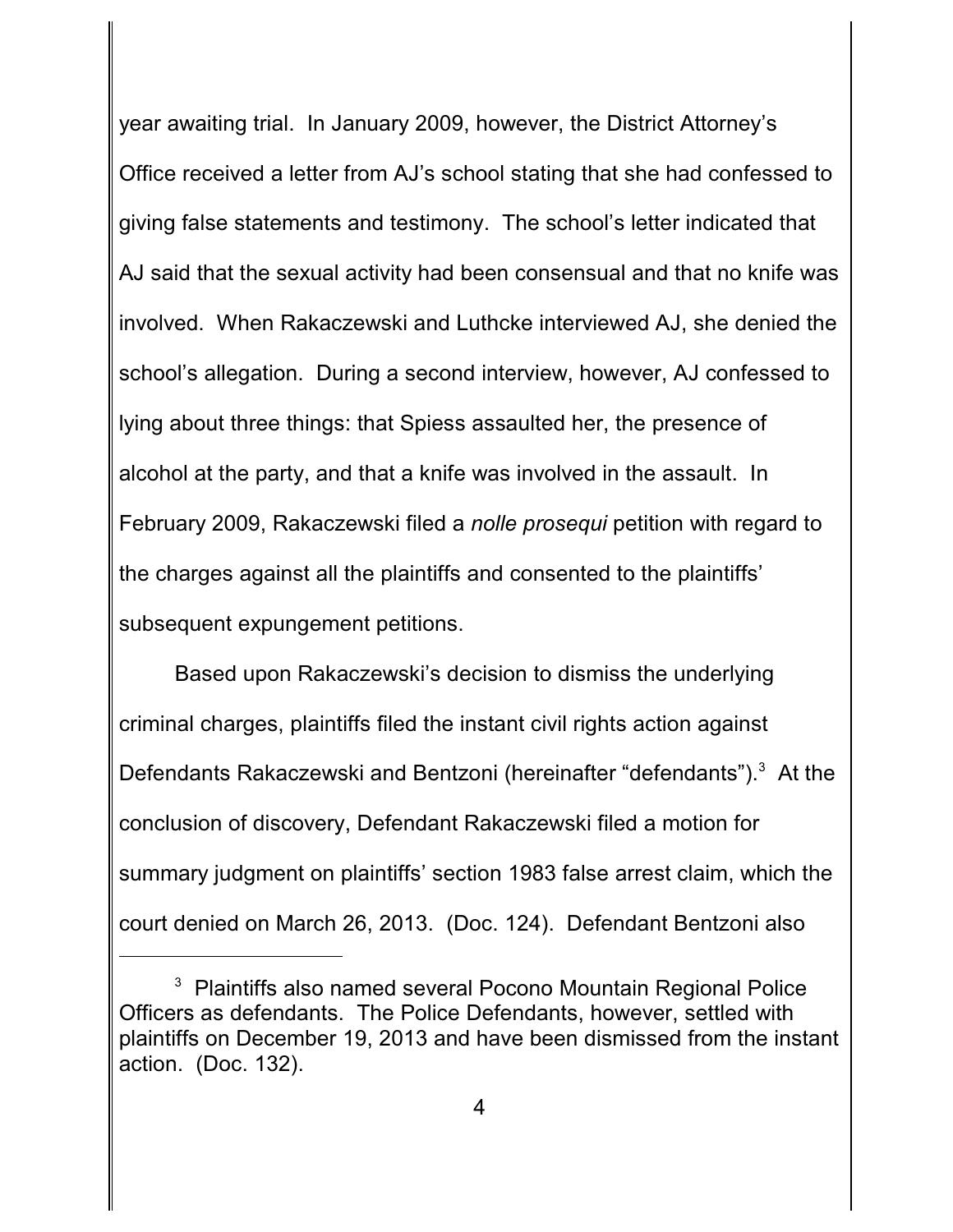filed a motion for summary judgment on plaintiffs' section 1983 false arrest and false imprisonment claim and plaintiffs' malicious prosecution claim. The court granted Defendant Bentzoni's motion for summary judgment on plaintiffs' malicious prosecution claim, but denied Bentzoni's motion for summary judgment regarding plaintiffs' false arrest and false imprisonment claim. (Doc. 124). Therefore, the only remaining claim against Defendant Rakaczewski is false arrest and the remaining claims against Defendant Bentzoni are false arrest and false imprisonment.

# **Discussion**

A pretrial conference has been scheduled, and in accordance with the court's rule, the parties filed various motions in limine seeking to preclude evidence from trial. The court will first address plaintiffs' motions.

# **I. Plaintiffs' motions in limine**

Plaintiffs have filed five (5) motions in limine. The court will discuss each motion *in seriatim*.

# **A. Plaintiffs' settlement with police defendants**

Plaintiffs first seek to preclude from trial evidence that they settled their claims with the Pocono Mountain Regional Police Department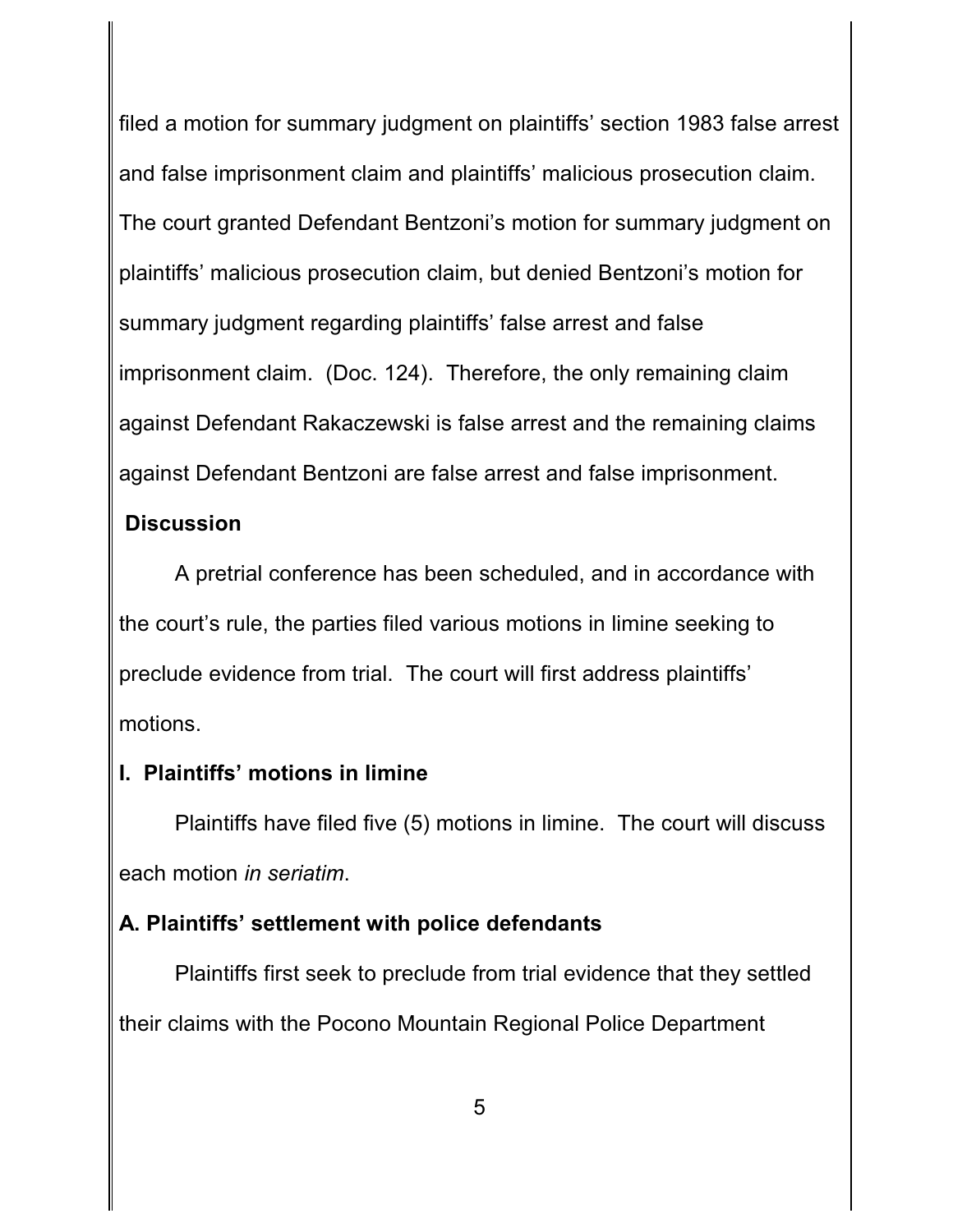(hereinafter "police defendants"). Plaintiffs contend the settlement is not relevant. Defendants assert the settlement amount is relevant to a setoff calculation–the verdict amount must be reduced by plaintiffs' settlement with the police defendants. After careful consideration, the court agrees with plaintiffs.

Federal law provides that relevant evidence is generally admissible. FED. R. EVID. 402. "'Relevant evidence' means evidence having any tendency to make the existence of any fact that is of consequence to the determination of the action more probable or less probable than it would be without the evidence." FED. R. EVID. 401.

Plaintiffs' settlement with the police defendants, however, is not relevant. The settlement agreement does not make the existence of any fact of consequence in the instant civil rights false arrest and false imprisonment action more or less probable. Moreover, section 1983 litigation serves a dual purpose: (1) protect the constitutional rights of individual citizens and (2) punish those who violate an individual's constitutional rights. Allowing the defendants a setoff would further neither of these purposes. As such, the court will preclude from trial evidence that plaintiffs settled their claims against the police defendants.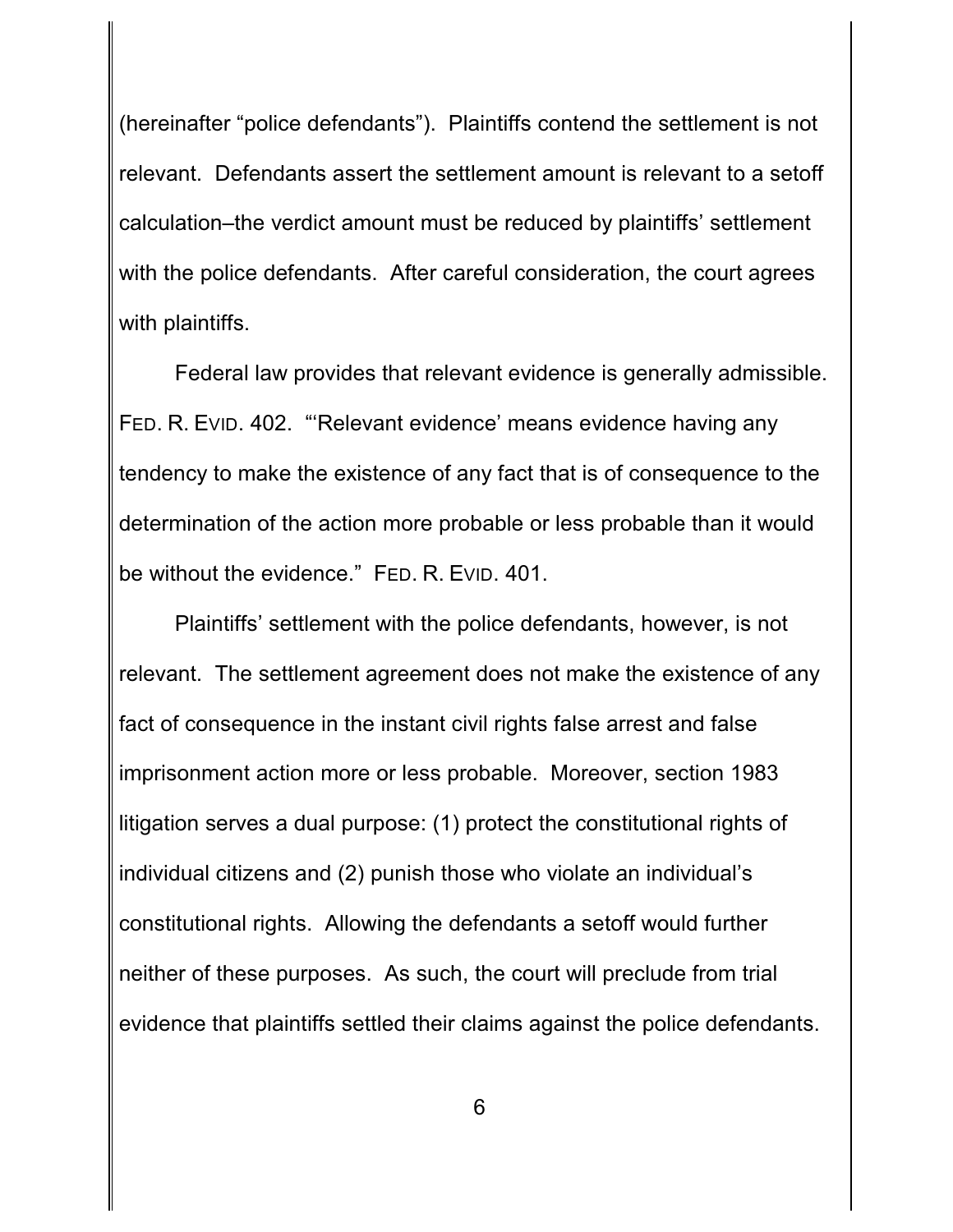# **B. Plaintiff Jose Lacen's juvenile conviction**

Plaintiffs' next motion in limine seeks to preclude from trial evidence regarding a different juvenile sexual assault prosecution against Plaintiff Lacen. Defendants agree that evidence of Lacen's juvenile adjudication is inadmissable pursuant to Federal Rule of Evidence 609(d), stating that evidence of a juvenile adjudication is not admissible in a civil proceeding for impeachment purposes. FED. R. EVID. 609(d). Defendants assert, however, that Lacen's juvenile adjudication should be admitted for other purposes including damages. Specifically, Lacen's subsequent juvenile adjudication speaks directly to his claims that he was stigmatized as a rapist, by the underlying criminal charges in this case, which diminished his reputation and employment opportunities.

The court agrees that evidence of Lacen's subsequent juvenile sexual assault adjudication is relevant evidence regarding damages. Relevant evidence, however, may be excluded "if its probative value is substantially outweighed by a danger of one or more of the following: unfair prejudice, confusing the issues, misleading the jury, undue delay, wasting time, or needlessly presenting cumulative evidence." FED. R. EVID. 403.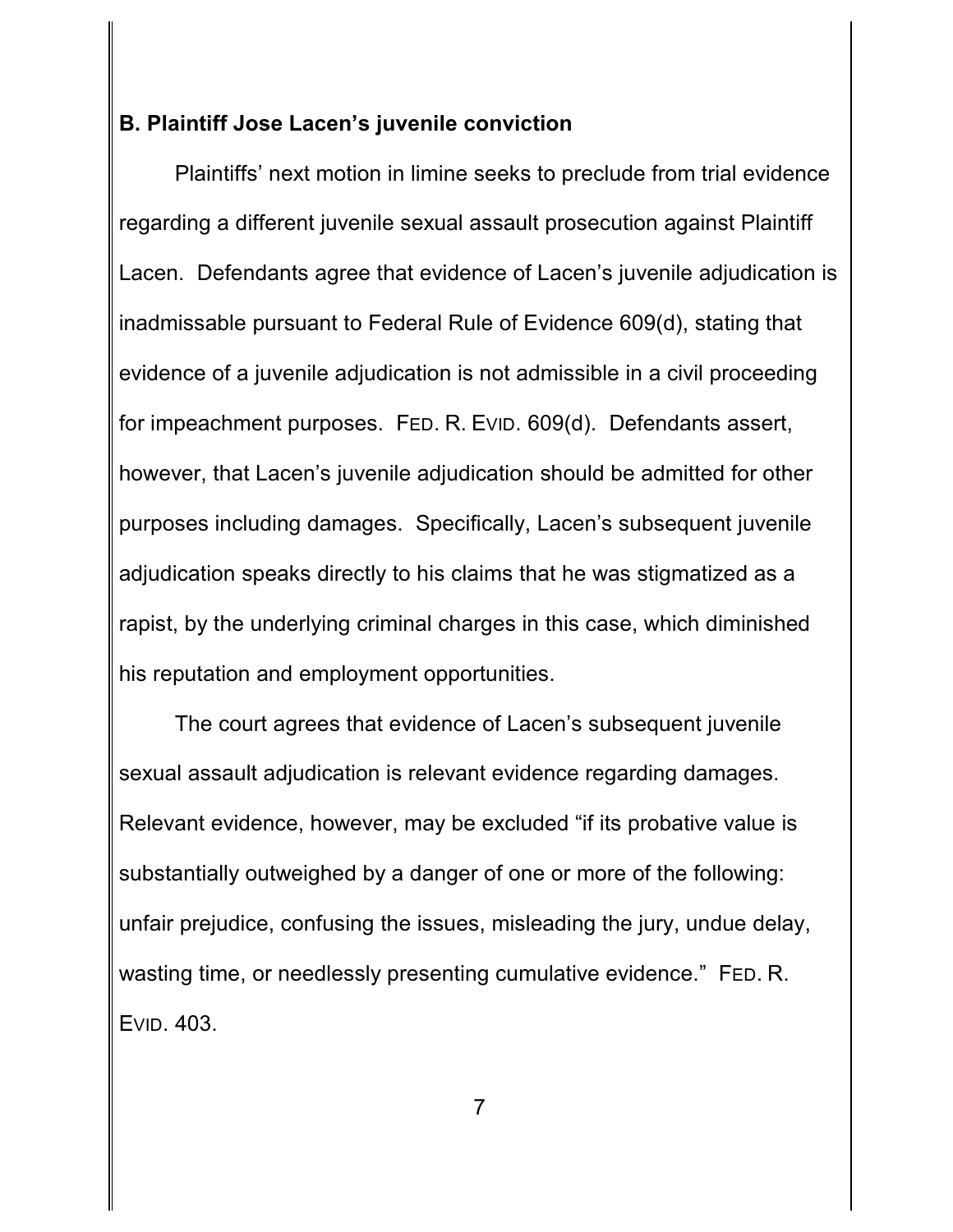In the instant matter, the probative value of Lacen's juvenile adjudication is substantially outweighed by confusing the issues and misleading the jury. The central issue the jury must determine is whether the defendants had probable cause to arrest plaintiffs in February 2008. The fact that authorities subsequently charged Lacen with rape in another case has no bearing on what the defendants did or did not do prior to arresting plaintiffs and is misleading and confusing. Therefore, evidence of Lacen's juvenile sexual assault prosecution, while he was incarcerated in this case, will be precluded from trial.

# **C. Dr. Andrea Taroli's testimony<sup>4</sup>**

Plaintiffs also seek to limit Dr. Taroli's testimony regarding her actions and statements on February 11, 2008–the day Detective Luthcke and Defendant Bentzoni took AJ to her for a forensic interview and examination. Plaintiffs argue that opinions Dr. Taroli expressed in her deposition regarding AJ's credibility and whether or not plaintiffs anally raped AJ were not conveyed to Detectives Luthcke and Bentzoni on February 11, 2008, and therefore must be excluded.

Dr. Andrea Taroli, Medical Director of the Pegasus 4 Comprehensive Assessment Center, performed a forensic interview and examination of AJ on February 11, 2008.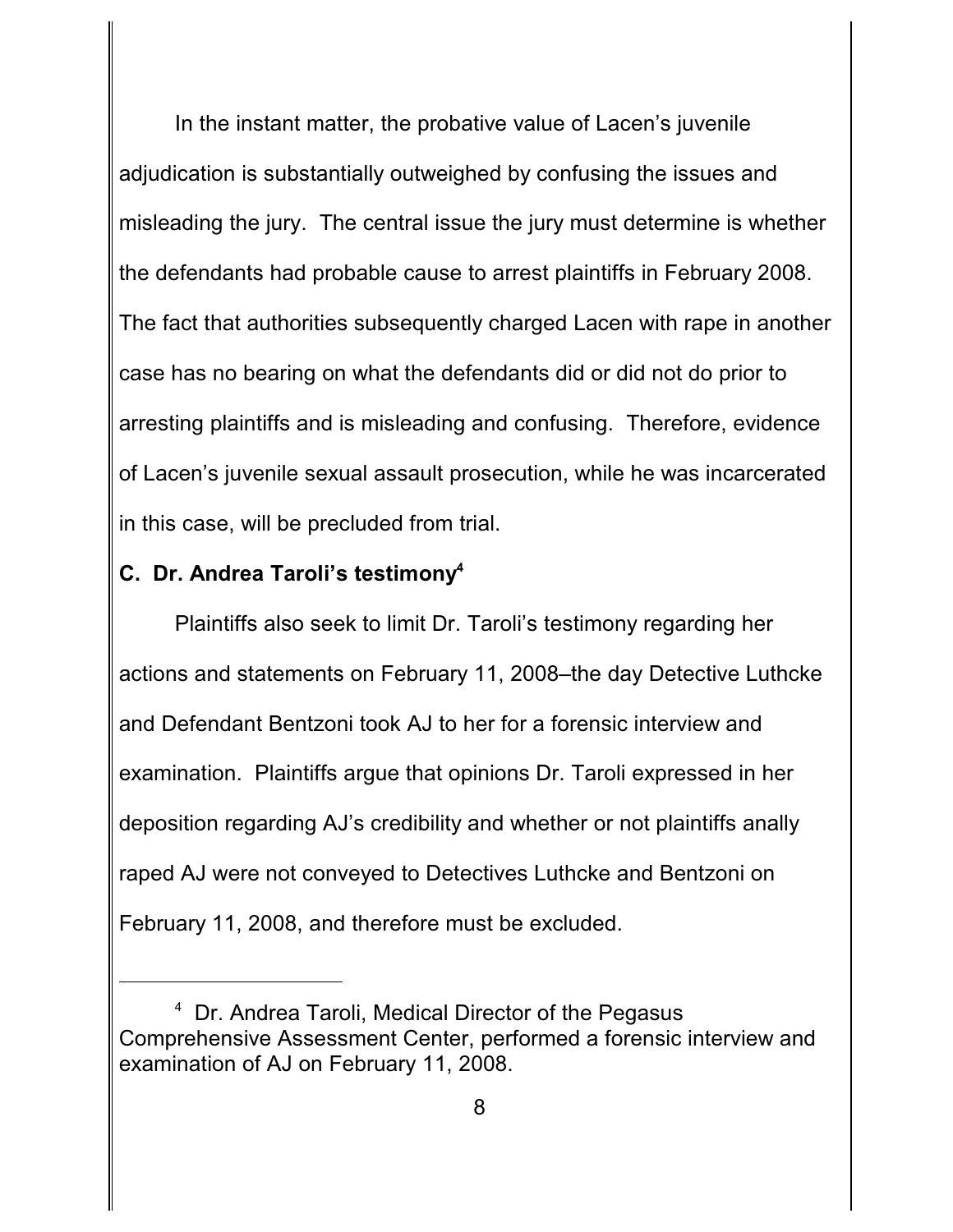Defendants assert that Dr. Taroli should be permitted to testify regarding her interview and exam of AJ on February 11, 2008. Additionally, defendants contend Dr. Taroli should be permitted to testify about any and all written reports she generated after February 11, 2008. After careful consideration, the court will limit Dr. Taroli's testimony to her forensic interview and examination of AJ and what she conveyed to Detectives Luthcke and Bentzoni on February 11, 2008.

As previously stated, the central issue in the instant matter is whether or not probable cause to arrest plaintiffs existed on February 11, 2008. Therefore, any statement Dr. Taroli made or opinion she offered after this date is irrelevant because it does not have the tendency to make the existence of any fact that is of consequence to the determination of the action more probable or less probable than it would be without the evidence. FED. R. EVID. 401. Moreover, the probative value of Dr. Taroli's subsequent opinions is substantially outweighed by unfair prejudice and confusion of the issues and would therefore be excluded under Federal Rule of Evidence 403. Accordingly, Dr. Taroli's testimony will be limited to her forensic interview and examination of AJ on February 11, 2008, and the information she conveyed to Detectives Luthcke and Bentzoni on that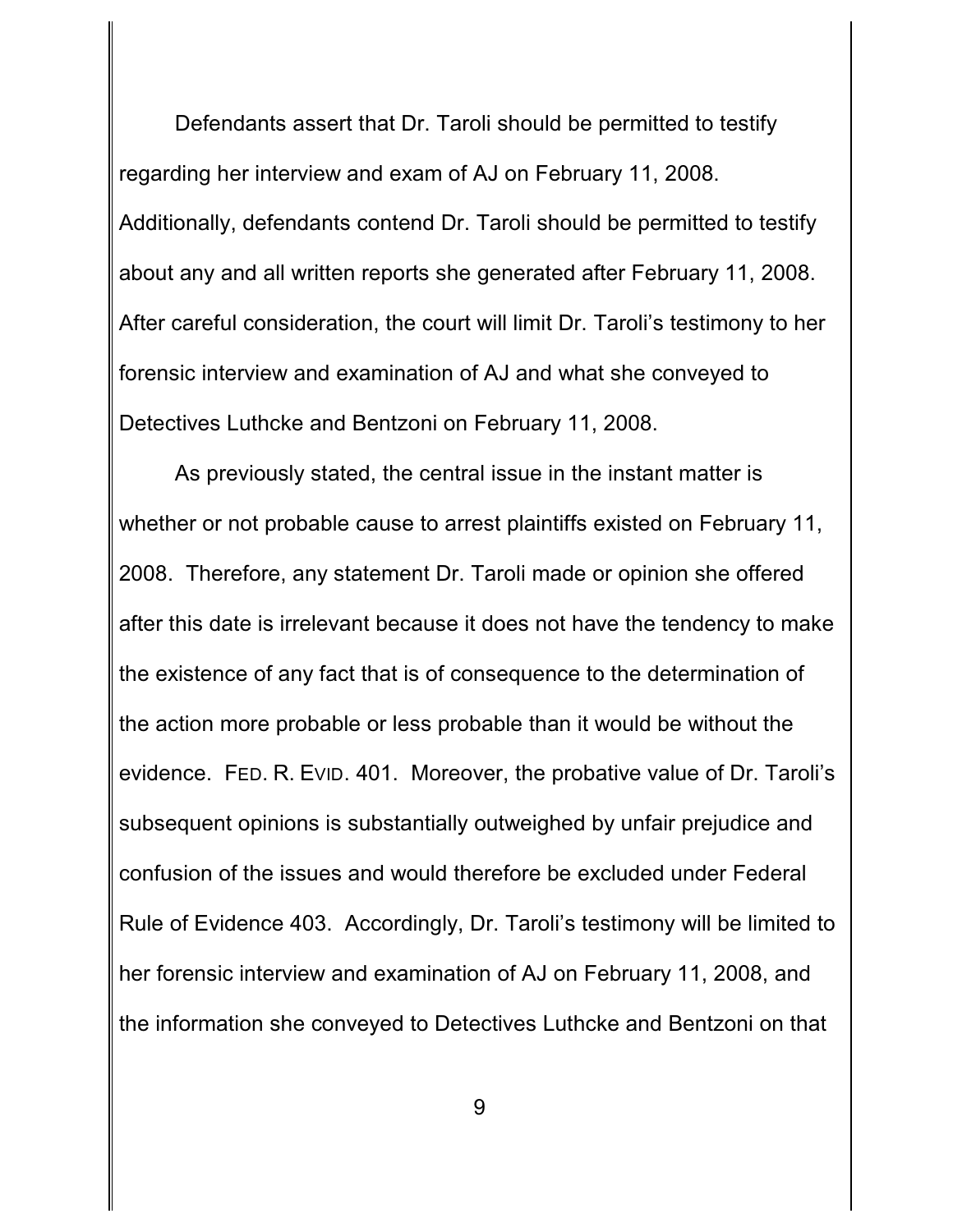same day.

# **D. Statements from plaintiffs' criminal defense attorneys**

Plaintiffs next move to preclude from trial evidence regarding statements from plaintiffs' criminal defense attorneys. Specifically, one or more of plaintiffs' criminal defense attorneys made statements commending the police and the district attorney's office for their handling of the investigations, following the dismissal of the criminal charges against plaintiffs. Defendants do not object to this motion in limine. Ergo, the court will grant plaintiffs' motion in limine on this issue as unopposed.

# **E. Testimony regarding police detectives' or defendants' belief that plaintiffs raped AJ and TM**

Plaintiffs' final motion in limine seeks to preclude from trial any evidence regarding defendants' and police detectives' beliefs that plaintiffs raped AJ and TM. The parties agree that this evidence is relevant evidence but dispute whether Federal Rule of Evidence 403 requires its exclusion.<sup>5</sup>

<sup>&</sup>lt;sup>5</sup> Defendants also assert that plaintiffs' motion must be denied because defendants knowledge and belief that plaintiffs raped AJ and TM speaks directly to plaintiffs malicious prosecution claim against Defendants Rakaczewski and Bentzoni. A review of the docket in this matter, however, establishes that plaintiffs' amended complaint only asserts a malicious prosecution claim against Bentzoni, not Rakaczewski.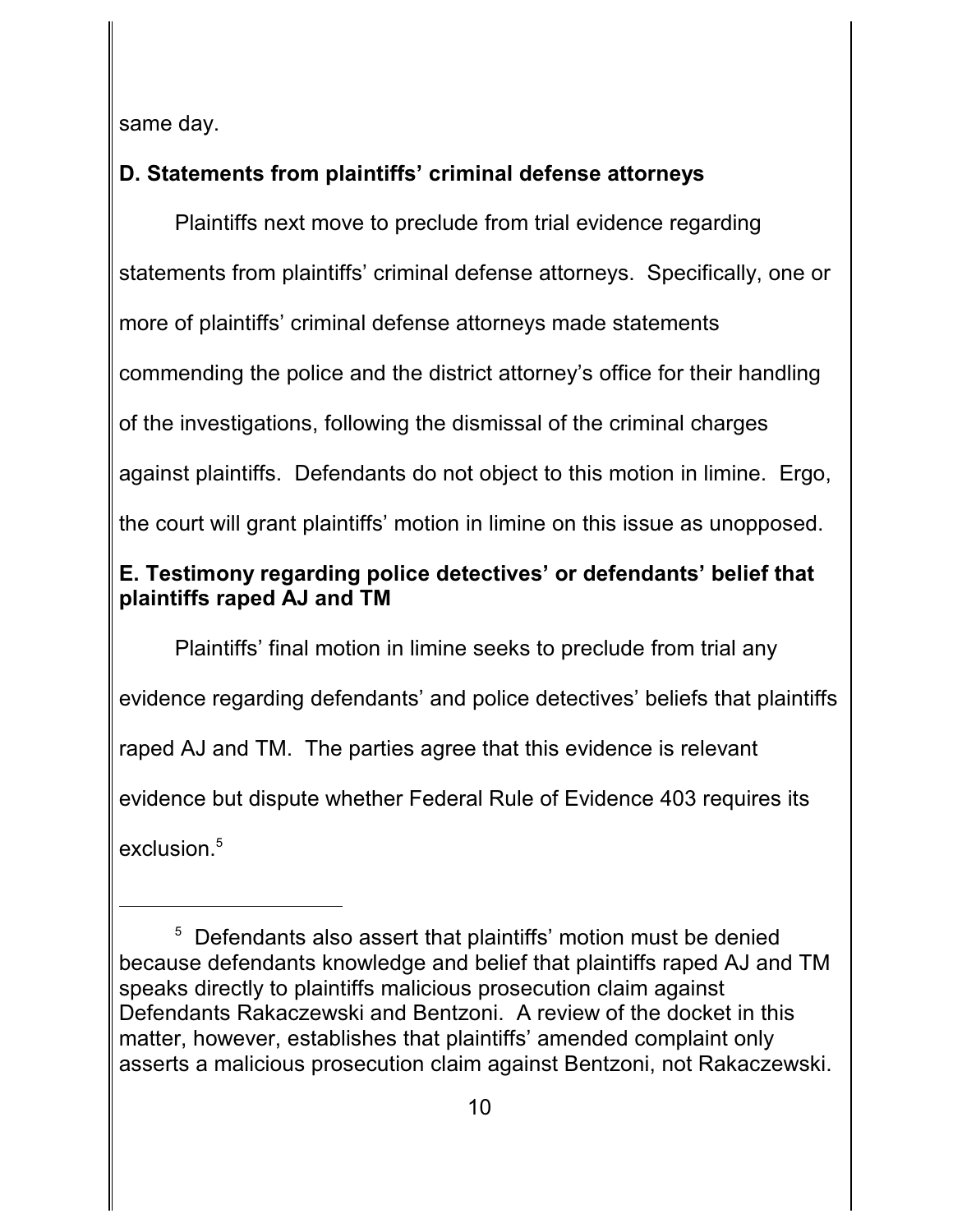The law provides that relevant evidence may be excluded "if its probative value is substantially outweighed by a danger of one or more of the following: unfair prejudice, confusing the issues, misleading the jury, undue delay, wasting time, or needlessly presenting cumulative evidence." FED. R. EVID. 403. Plaintiffs contend that this evidence creates unfair prejudice because plaintiffs' criminal charges were dropped and their records expunged. Any mention of the defendants' and police detectives' beliefs that plaintiffs raped AJ and TM is therefore highly prejudicial. The court disagrees.

The probative value of defendants' actions, and the reasons for them, is high because they address the fundamental issue in this case–whether probable cause existed in February 2008 to arrest plaintiffs.<sup>6</sup> Additionally, the defendants' and police detectives' beliefs that plaintiffs raped AJ and TM is not unfairly prejudicial because the plaintiffs

<sup>(</sup>Doc. 63, Am. Compl. at 10, 50-52). Furthermore, the court granted Bentzoni's motion for summary judgment regarding plaintiffs' malicious prosecution claim. (Doc. 124 at 59). Accordingly, a malicious prosecution claim no longer exists against any defendant in this case.

 $6$  Moreover, what actions the defendants took, and whether those actions were reasonable, is material to their qualified immunity claims.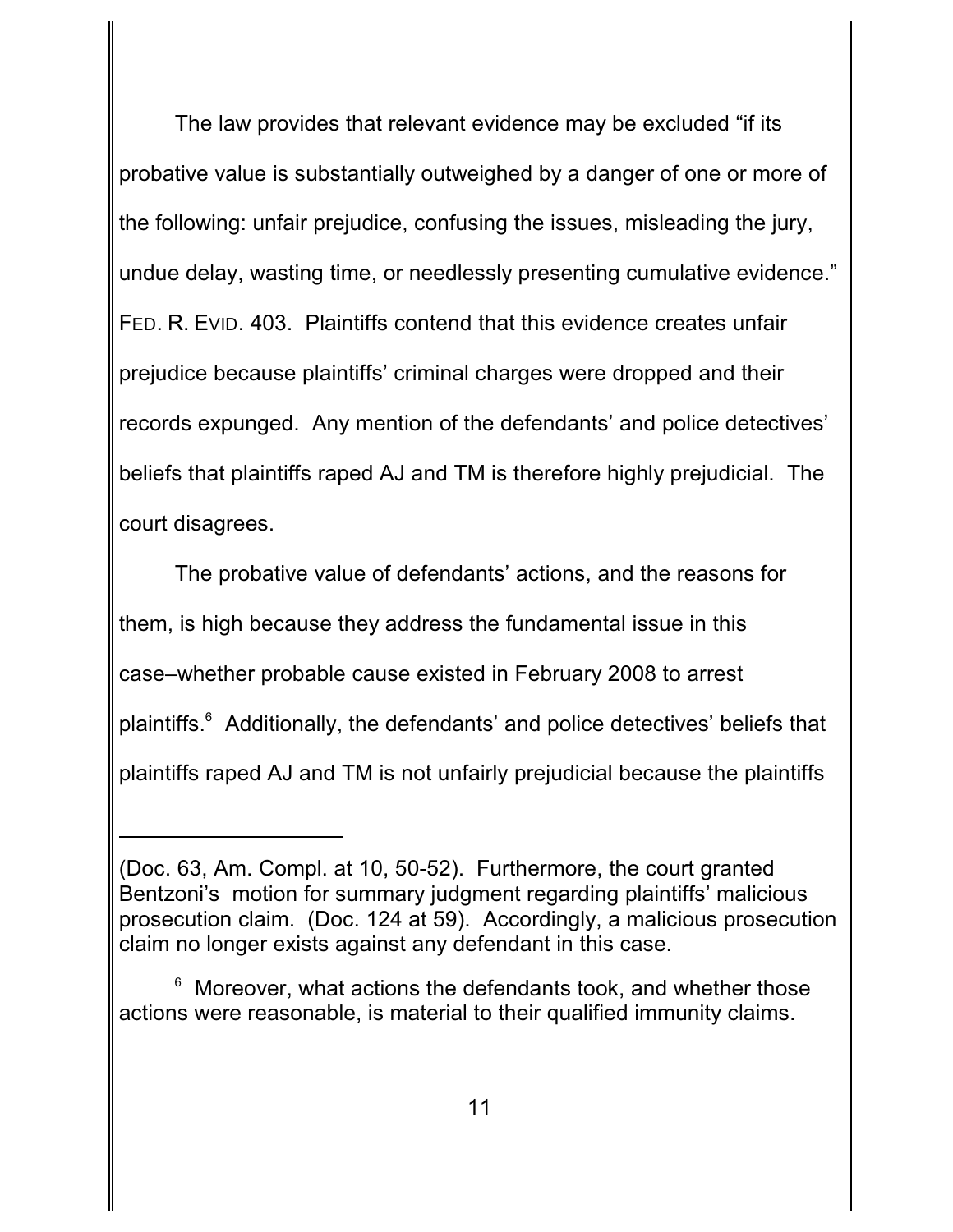will be able to fully explore this issue through cross examination and argument. Thus, the court will deny plaintiffs' motion in limine regarding defendants' and police detectives' beliefs that plaintiffs raped AJ and TM.

# **II. Defendants' motions in limine**

Defendants have likewise filed several motions in limine. The court will address each in turn.

# **A. Kadeem Allison claims and testimony**

Defendants seek to exclude from trial evidence regarding charges defendants initially filed against Kadeem Allison, which they subsequently withdrew. Defendants assert this evidence is irrelevant and unfairly prejudicial. Plaintiffs contend that this evidence is relevant because it demonstrates that AJ and TM lied to defendants on February 11, 2008, which addresses the central issue of this case–whether defendants had probable cause to arrest plaintiffs for rape. After careful consideration, the court agrees with plaintiffs.

On February 11, 2008, AJ and TM stated to the police and defendants that plaintiffs and a number of other individuals, including Kadeem Allison, raped them. Based on these statements, defendants arrested Kadeem Allison for rape on March 18, 2008. The charges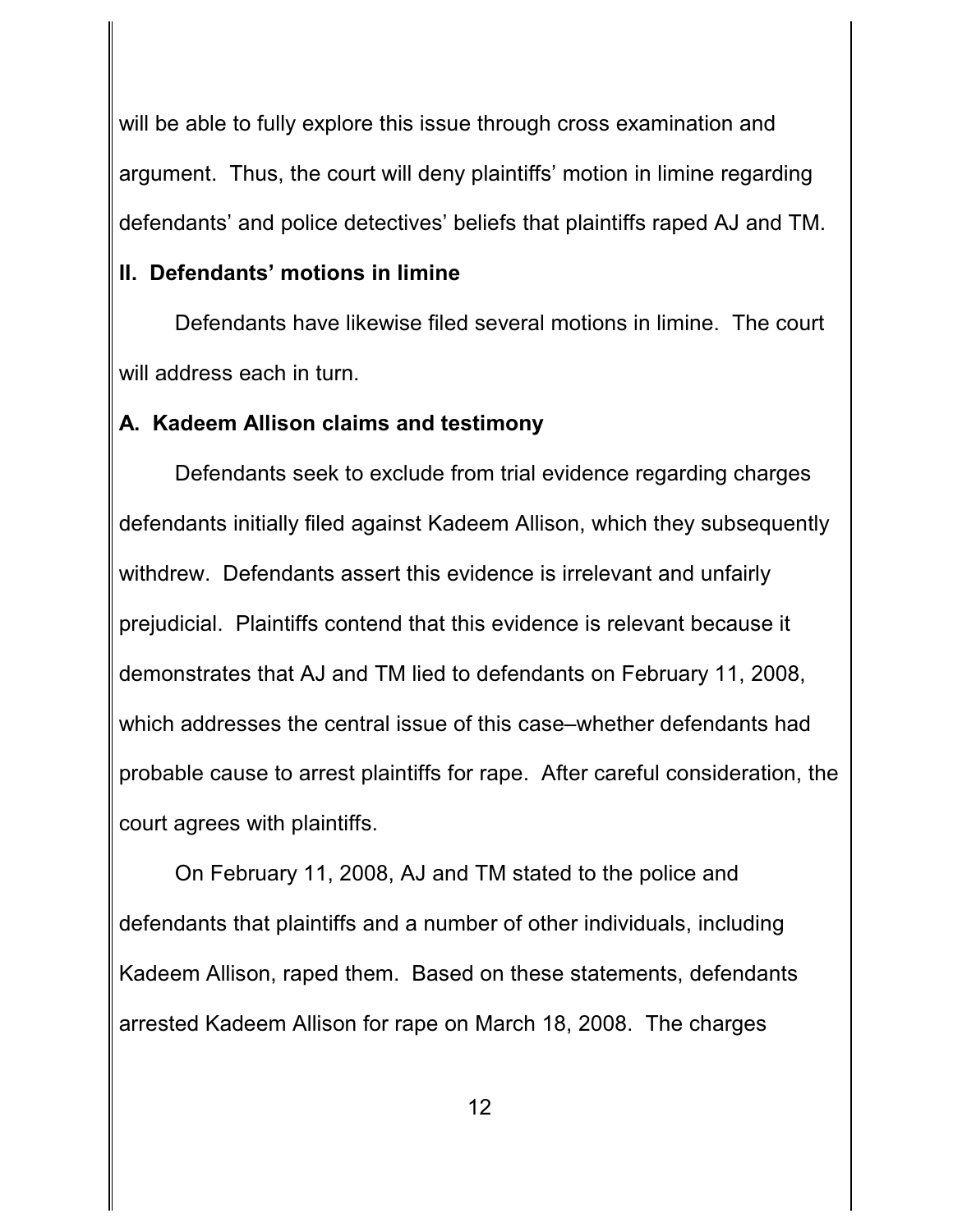against Kadeem Allison, however, were dropped the very next day because defendants quickly determined, after they arrested Kadeem Allison, that he had an alibi for the night in question.

This evidence is clearly relevant because it may demonstrate that AJ and TM lied on a material issue when they provided their one and only statement to police on February 11, 2008. Further, defendants' conclusory assertion that this evidence is prejudicial is without merit. Defendant cites no authority, and our research has uncovered none, to support their assertion that evidence pertaining to the charges against Kadeem Allision is unfairly prejudicial. Indeed, the Third Circuit Court of Appeals requires the opposite conclusion. See Carter v. Hewitt, 617 F.2d 961, 972 (3d Cir. 1980) (noting that Rule 403 does not offer protection against evidence that is merely prejudicial, in the sense of being detrimental to a party's case. Rather, the rule only protects against evidence that is **unfairly** prejudicial.)

As previously discussed, the probative value of Kadeem Allison's arrest is high because it speaks directly to whether or not defendants had probable cause to arrest plaintiffs for rape. Additionally, while the initiation of charges against Kadeem Allison and their subsequent dismissal the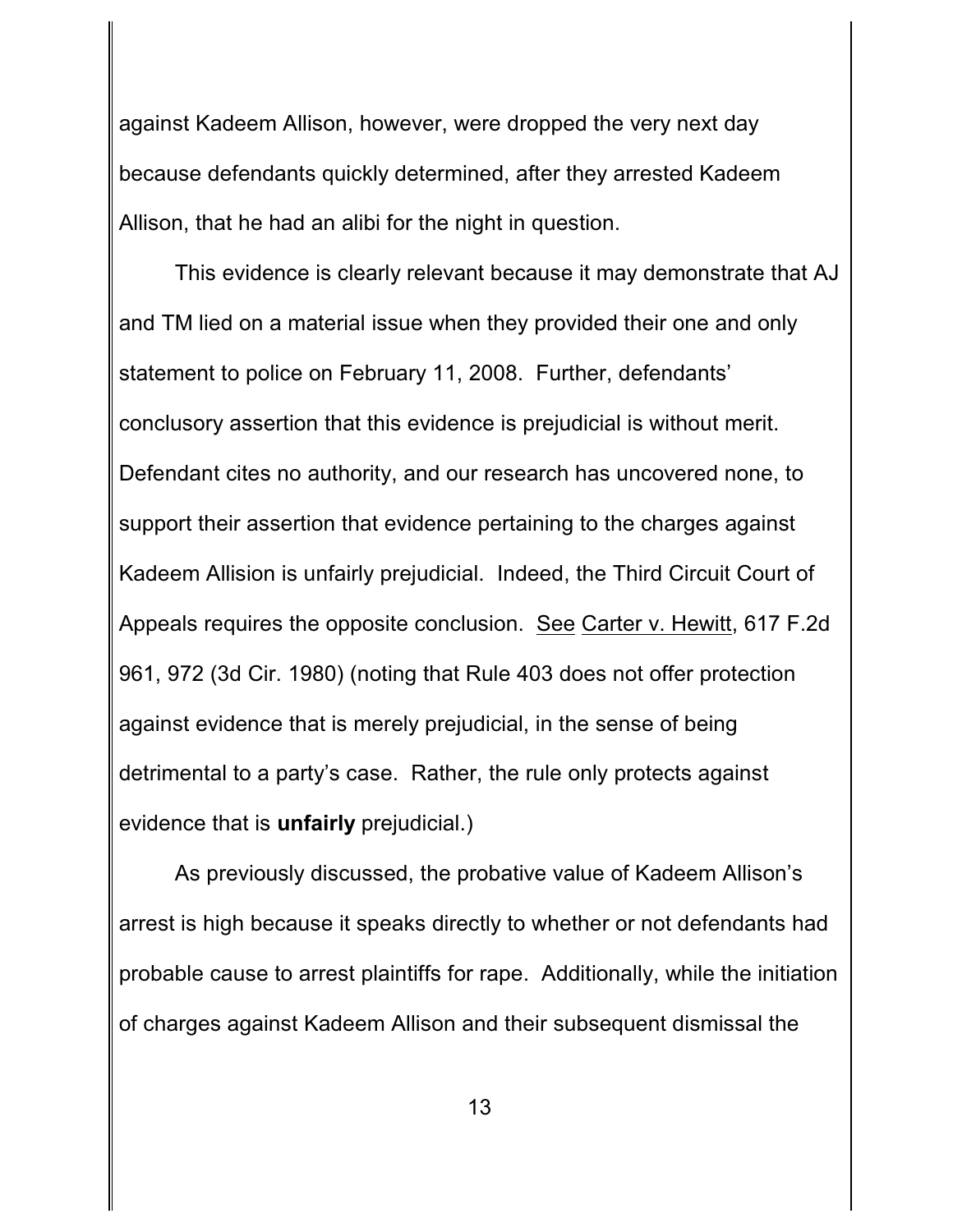very next day may be prejudicial in the sense of being detrimental to defendants' case, the court finds nothing **unfairly** prejudicial regarding this evidence. In short, this evidence is relevant and its probative value is not substantially outweighed by unfair prejudice. As such, defendants' motion to preclude this evidence will be denied.

# **B. Alleged racial comments made by police**

Defendants next seek to exclude from trial evidence regarding alleged racial comments made by the police during plaintiffs' interrogations. Plaintiffs agree that they will not introduce evidence that any of the police officers made racially inappropriate comments to plaintiffs during their interrogations. Therefore, defendants' motion will be granted as unopposed.

# **C. Refusal to prosecute TM and AJ for perjury**

Defendants also seek to preclude from trial any evidence pertaining to Defendant Rakaczewski's failure to prosecute AJ and TM for perjury after the preliminary hearing on plaintiffs' rape charges. Plaintiffs argue that AJ and TM's testimony from the preliminary hearing is admissible because it is relevant and addresses issues of credibility. After careful consideration, the court agrees with defendants in part.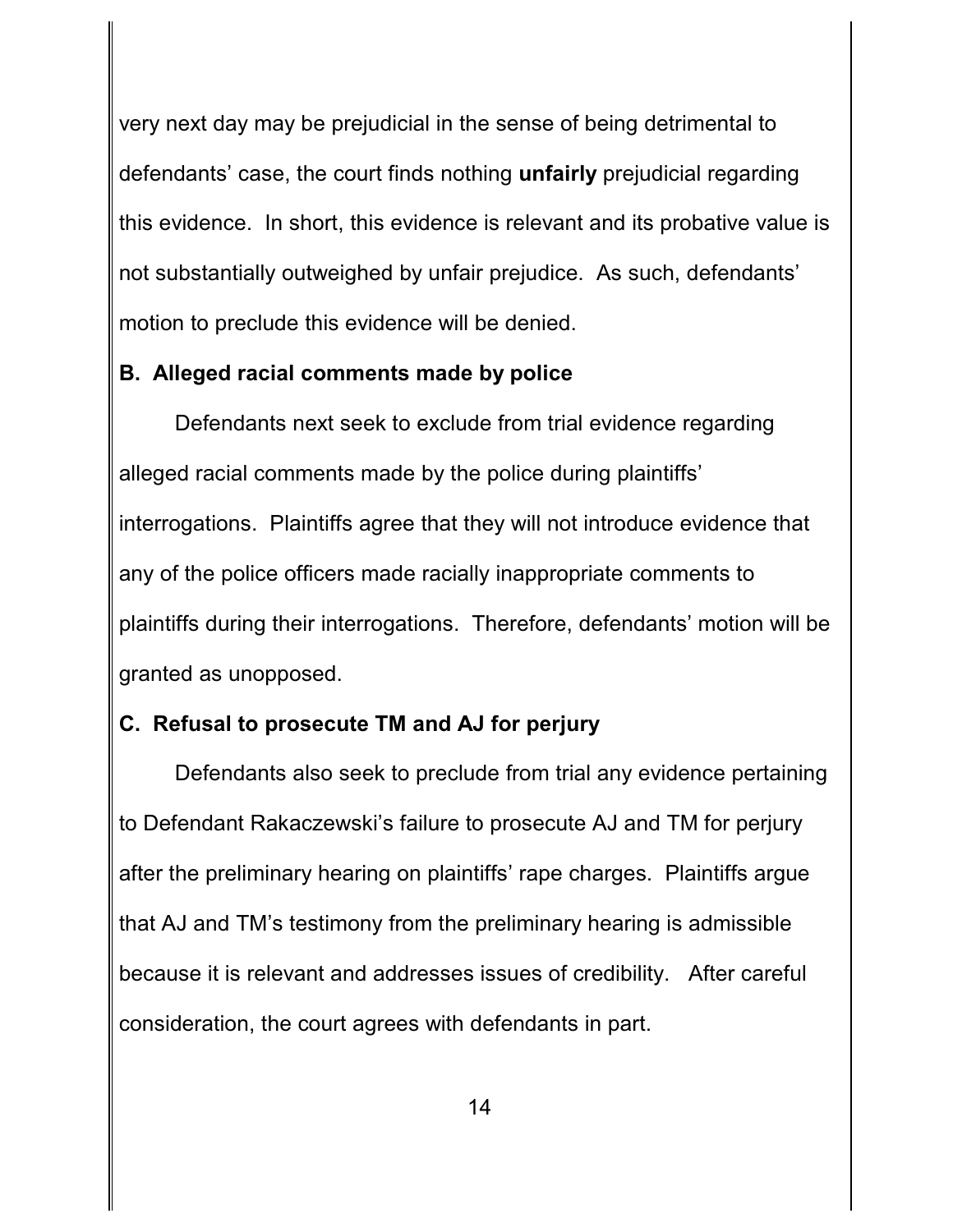The court will exclude from trial any reference to the filing of perjury charges against AJ and TM after the preliminary hearing. The filing of perjury charges is not relevant. What is relevant, however, is that the police defendants recognized discrepancies in AJ and TM's stories, that the police defendants discussed these issues with Defendant Rakaczewski and that, apparently, the police defendants and Rakaczewski failed to investigate the discrepancies while plaintiffs remained incarcerated for almost a year. Moreover, this evidence is relevant because it addresses issues of AJ and TM's credibility–a central theme to the core issue of whether or not defendants had probable cause to arrest plaintiffs. Accordingly, the court will exclude from trial any evidence pertaining to the police defendants statements or opinions regarding the filing of perjury charges against AJ and TM.

#### **D. Victims' subsequent criminal history**

Defendants' next motion in limine seeks to preclude from trial evidence of AJ's and TM's subsequent criminal history. Defendants assert this evidence is not relevant. Plaintiffs argue that AJ's and TM's subsequent criminal history is relevant with respect to impeaching the girls' credibility.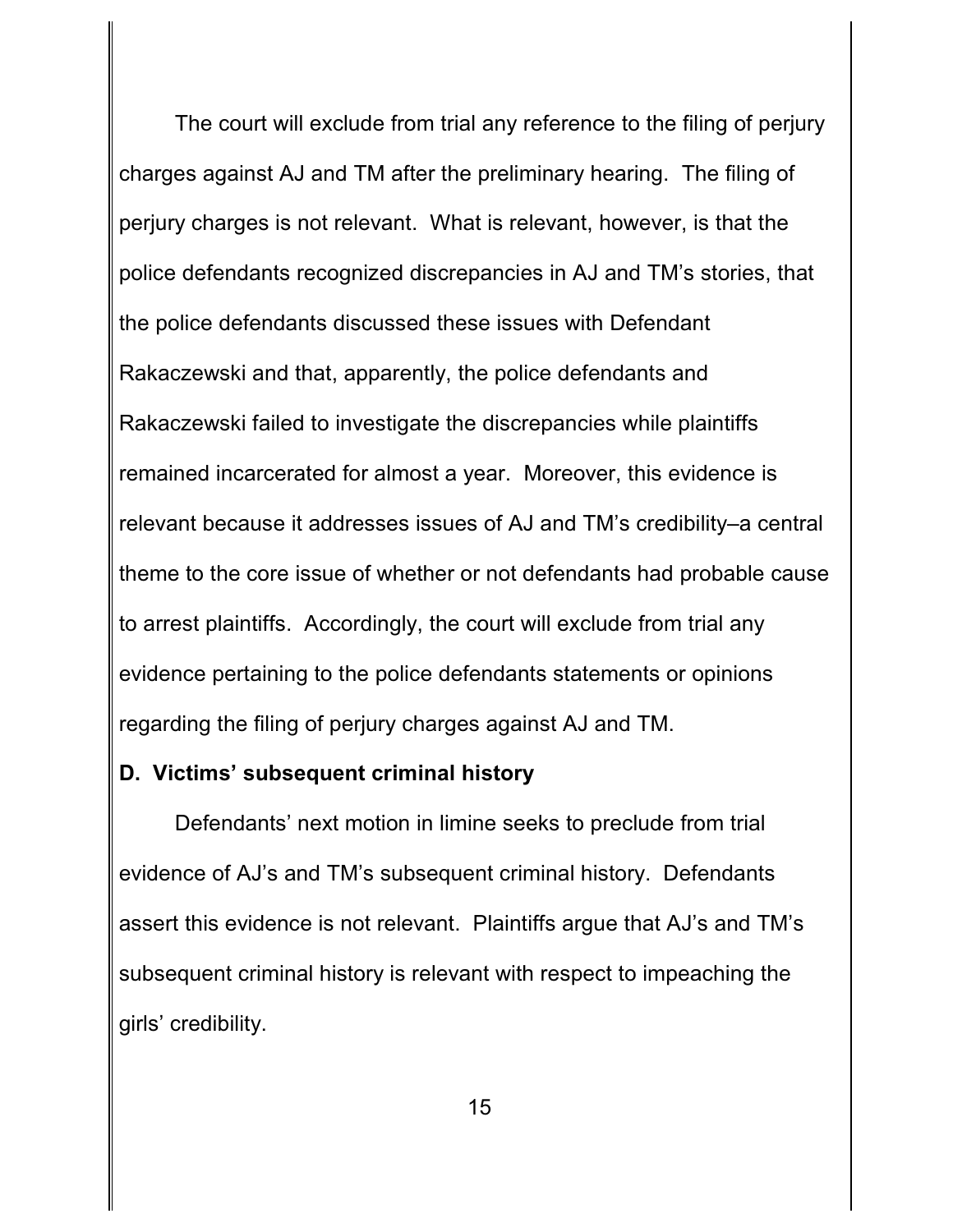The Federal Rules of Evidence allow impeachment of a witness by evidence of her conviction for a crime if "it can readily be determined that establishing the elements of the crime required proof or admission of an act of dishonesty or false statement by the witness." FED. R. EVID. 609(a)(2). Such crimes are referred to as *crimen falsi*.

The Third Circuit Court of Appeals has determined that petit larceny and theft are not *crimen falsi* crimes. See Government of Virgin Islands v. Testamark, 528 F.2d 742 (3d Cir. 1976) (petit larceny); United States v. Johnson, 388 F.3d 96, 100-02 (3rd Cir. 2004) (theft). The Third Circuit, however, has not yet determined whether retail theft under 18 PA. CONS. STAT. ANN § 3929(a)(1) (hereinafter "section 3929(a)(1)") is a *crimen falsi* crime.

Section 3929(a)(1) provides that a person is guilty of retail theft if she "takes possession of, carries away, transfers or causes to be carried away or transferred, any merchandise displayed, held, stored or offered for sale by any store or other retail mercantile establishment with the intention of depriving the merchant of the possession, use or benefit of such merchandise without paying the full retail value thereof." 18 PA. CONS. STAT. ANN. 3929(a)(1). No element of this crime requires a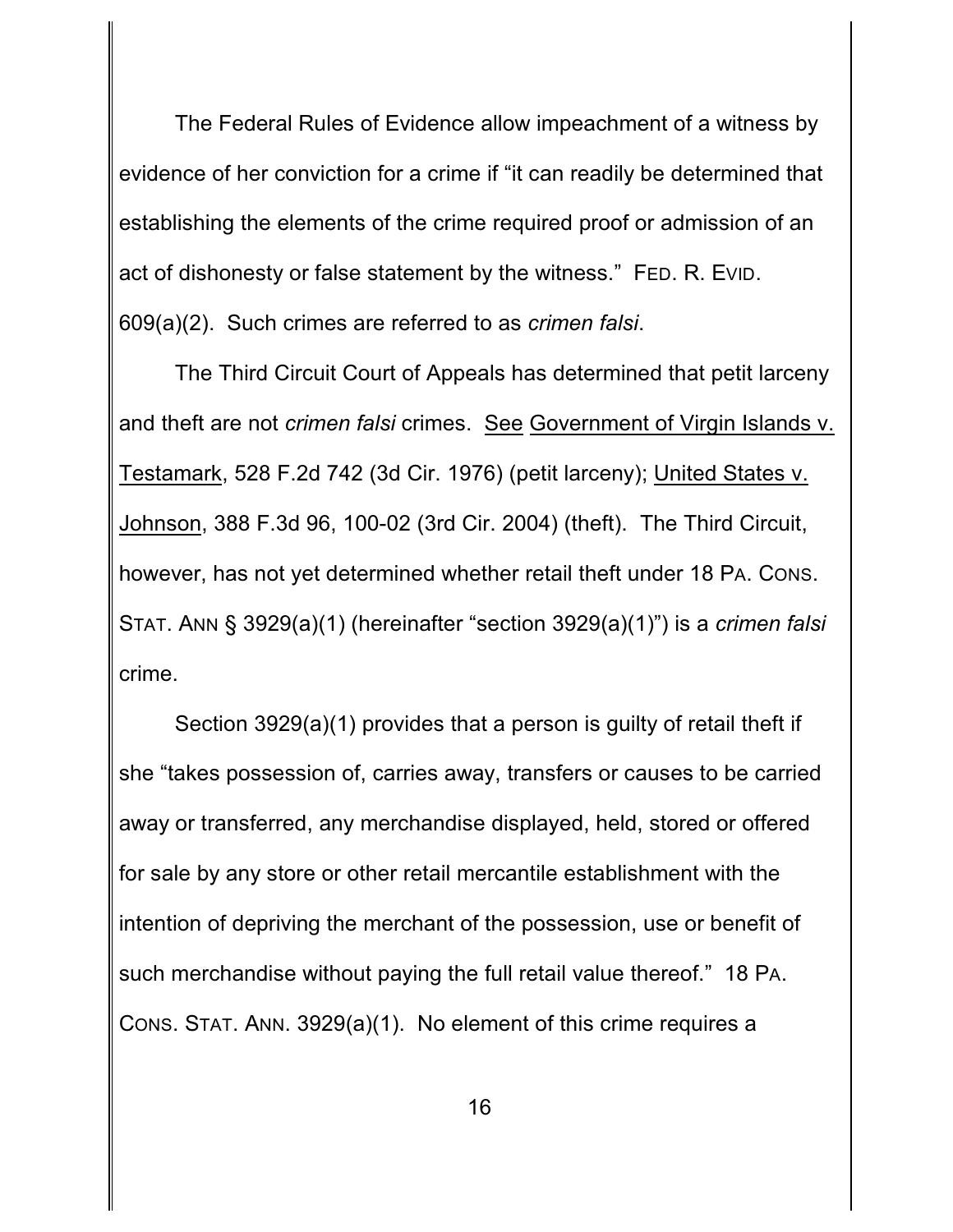dishonest or false statement. Rather, the elements describe actions akin to pickpocketing, which involves no *crimen falsi*. As such, the alleged victims' theft and shoplifting convictions have little, if any, impeachment value and do not bear on their propensity to testify truthfully in the instant matter. Furthermore, admitting evidence of these convictions would serve no proper purpose and would only unfairly prejudice defendants. Ergo, the court will exclude from trial evidence of the alleged victims' subsequent criminal history.

## **E. Expert opinions regarding Rakaczewski's fitness as a prosecutor**

Defendants final motion in limine seeks to exclude from trial any testimony from plaintiffs' expert Dr. Ron Martinelli, regarding his opinion that Rakaczewski lacked the necessary experience and/or training to prosecute sexual assault cases. Plaintiffs do not intend to elicit any expert testimony from Dr. Martinelli regarding Rakaczewski's fitness or actions as a prosecutor. Instead, plaintiffs will limit Dr. Martinelli's testimony to Rakaczewski's fitness and performance of his duties in an investigative capacity, which is relevant in the instant matter. Thus, defendants' motion to preclude from trial any evidence from Dr. Martinelli regarding Rakaczewski's fitness as a prosecutor will be granted as unopposed.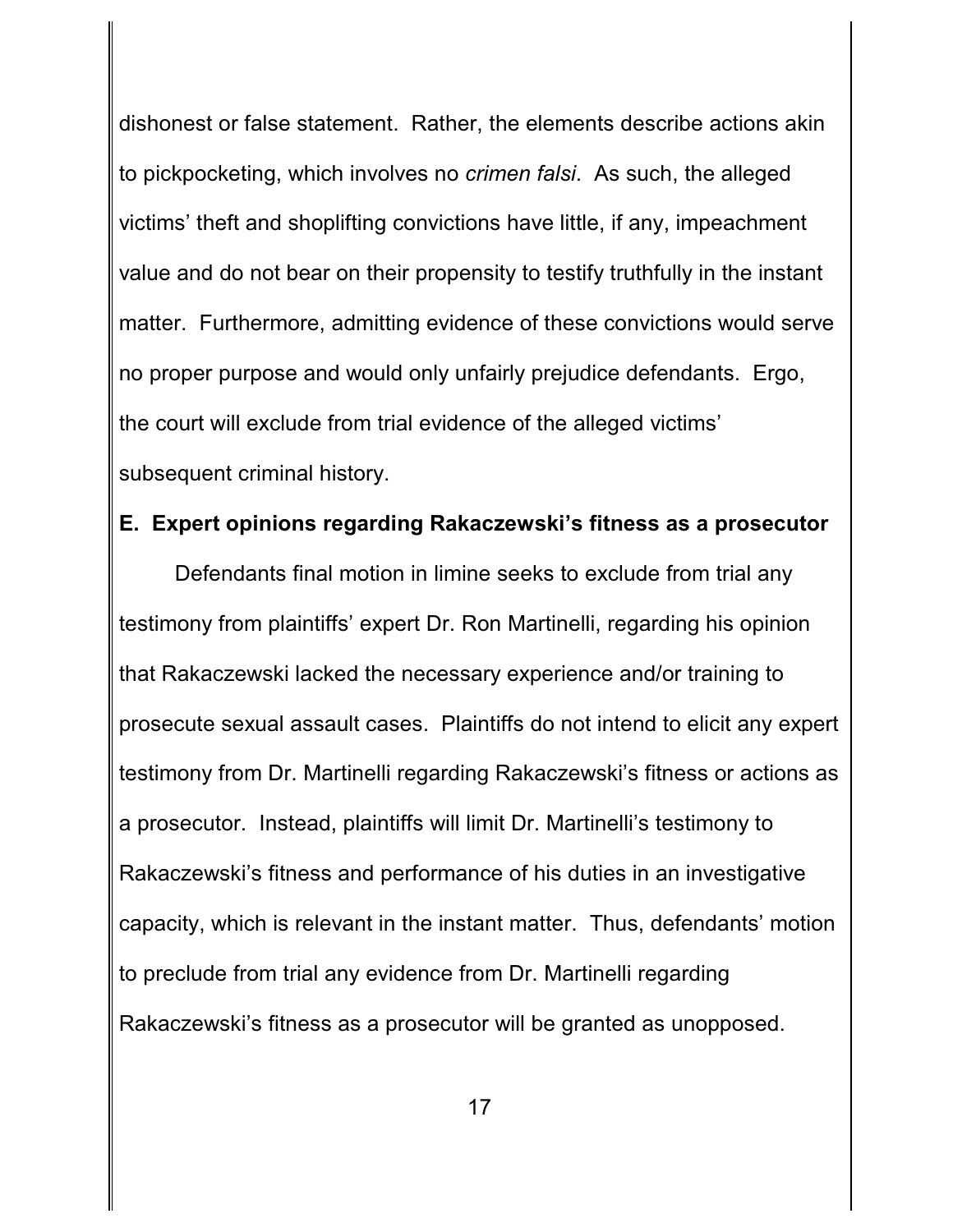### **Conclusion**

For the reasons set forth above, the parties' motions in limine will be granted in part and denied in part. Plaintiffs' motions will be granted to the extent that the court will preclude from trial any evidence regarding plaintiffs' settlement with the police defendants. The court will also exclude evidence of Plaintiff Jose Lacen's juvenile sexual assault prosecution. Furthermore, the court will limit Dr. Taroli's testimony to her forensic interview and examination of AJ on February 11, 2008, and any and all information she conveyed to Detectives Luthcke and Bentzoni on that day. The court grants, as unopposed, plaintiffs' motion to preclude statements plaintiffs' criminal defense attorneys made following the dismissal of the criminal charges against plaintiffs. Finally, the court will deny plaintiffs' motion in limine to exclude from trial any evidence pertaining the defendants' and police detectives' beliefs that plaintiffs raped AJ and TM.

The court will deny defendants' motion in limine regarding charges against Kadeem Allison. The court grants, as unopposed, defendants' motion to exclude from trial evidence regarding the police detectives' alleged racial comments made during plaintiffs' interrogations.